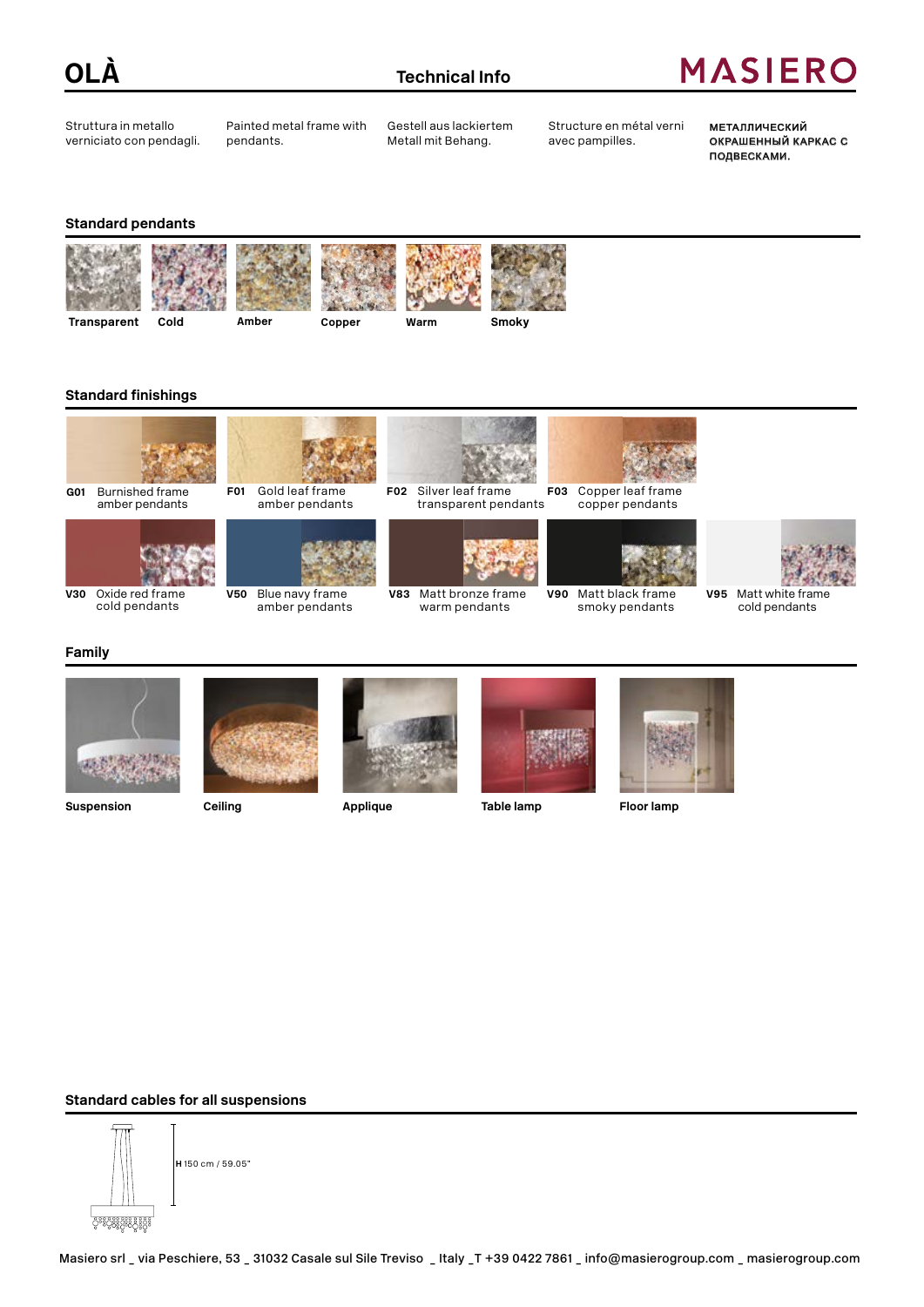# **MASIERO**

| <b>OLÀ S12 120</b>                                                                                                                             | $CE \oplus$<br>$CE \oplus$<br><b>OLÀ S6 90</b>                                                                                                             | $CE$ $\circledR$ .<br><b>OLÀ S6 60</b>                                                                                                                                                                                                                                                                                                                                                                                          | $CE$ $\circledR$ .<br><b>OLÀ S6 40</b>                                                                                                                  |
|------------------------------------------------------------------------------------------------------------------------------------------------|------------------------------------------------------------------------------------------------------------------------------------------------------------|---------------------------------------------------------------------------------------------------------------------------------------------------------------------------------------------------------------------------------------------------------------------------------------------------------------------------------------------------------------------------------------------------------------------------------|---------------------------------------------------------------------------------------------------------------------------------------------------------|
| walio indiana katika ilikuwa<br>н $\mathbb I$                                                                                                  | н $\mathbb I$<br><del>᠂᠇᠇ᡙᢦᢦᢦᠾ</del> ᡙᡁᡎᢎᢊ                                                                                                                 | ${\sf H} \perp \mathbb{A}$ also the difference of                                                                                                                                                                                                                                                                                                                                                                               | $H \mid$<br><b>RESERVEN</b>                                                                                                                             |
| 120 cm / 47.24"<br>ø<br>н<br>20 cm / 7.87"                                                                                                     | ø<br>90 cm / 35.50"<br>н<br>20 cm / 7.87"                                                                                                                  | ø<br>60 cm / 23.70"<br>н<br>20 cm / 7.87"                                                                                                                                                                                                                                                                                                                                                                                       | 40 cm / 15.74"<br>ø<br>н<br>20 cm / 7.87"                                                                                                               |
| 12×E27×60 W max<br><br>12×E26×60 W max<br><b>USA</b><br>(not included)                                                                         | ◯<br>$8\times$ E27 $\times$ 60 W max<br>8×E26×60 W max<br><b>USA</b><br>(not included)                                                                     | $\bigcirc$<br>$6\times$ E27 $\times$ 60 W max<br><b>USA</b><br>$6\times E26\times 60$ W max<br>(not included)                                                                                                                                                                                                                                                                                                                   | ◯<br>$6\times$ E14 $\times$ 40 W max<br>$6\times E12\times 40$ W max<br><b>USA</b><br>(not included)                                                    |
| LED x 13 W CRI>90<br>UP<br>3000 K - 2050 Nominal Im<br><b>DOWN</b> LED x 51,2 W CRI>90<br>3000 K - 8200 Nominal Im<br>Dimmable: 1-10V + PUSH   | UP<br>LED x 11 W CRI>90<br>3000 K - 1524 Nominal Im<br>DOWN LED x 33 W CRI>90<br>3000 K - 4572 Nominal Im<br>$Dimmable: 1-10V + PUSH + DALI$               | UP<br>LED $\times$ 9,6 W CRI>90<br>3000 K - 1306 Nominal Im<br><b>DOWN LED x 28,8 W CRI&gt;90</b><br>3000 K - 3918 Nominal Im<br>$Dimmable: 1-10V + PUSH + DALI$                                                                                                                                                                                                                                                                | UP<br>LED x 11 W CRI>90<br>3000 K - 1700 Nominal Im<br>DOWN LED x 11 W CRI>90<br>3000 K - 1700 Nominal Im<br>Dimmable: 1-10V + PUSH + DALI              |
| <b>OLÀ S2 15</b>                                                                                                                               | $CE \n\circled{m}$<br>$C \in \textcircled{f}$<br><b>OLÀ S8 OV 210</b>                                                                                      | $CE$ $\circledR$ .<br><b>OLÀ S6 OV 160</b>                                                                                                                                                                                                                                                                                                                                                                                      | CE <u>CD</u><br><b>OLÀ S4 OV 100</b>                                                                                                                    |
| н                                                                                                                                              | $H \left[ \right]$<br>$SPT \n\subset$<br>L                                                                                                                 | $\begin{array}{c c c c c} \hline \textbf{H} & \textbf{H} & \textbf{H} & \textbf{H} & \textbf{H} & \textbf{H} & \textbf{H} & \textbf{H} & \textbf{H} & \textbf{H} & \textbf{H} & \textbf{H} & \textbf{H} & \textbf{H} & \textbf{H} & \textbf{H} & \textbf{H} & \textbf{H} & \textbf{H} & \textbf{H} & \textbf{H} & \textbf{H} & \textbf{H} & \textbf{H} & \textbf{H} & \textbf{H} & \textbf{H} & \textbf{H} & \textbf{H}$<br>SP∏ | H<br><del>ॱॸॷॷॶॷॷॷॷॷॷॷॸॸ</del><br>SPI<br>г                                                                                                              |
| 15 cm / 5.90"<br>Ø<br>н<br>26 cm / 10.23"                                                                                                      | 210 cm / 82.67"<br>L<br>SP<br>20 cm /7.87"<br>н<br>20 cm / 7.87"                                                                                           | 160 cm / 63.00"<br>L.<br>SP<br>14 cm / 5.50"<br>20 cm / 7.87"<br>н                                                                                                                                                                                                                                                                                                                                                              | L.<br>100 cm / 39.37"<br>SP<br>13 cm / 5.12"<br>н<br>20 cm / 7.87"                                                                                      |
| 2×G9×40 W max<br>آ<br>1×E12×40 W max<br>USA<br>(not included)                                                                                  | $\bigcirc$<br>$8\times$ E14 $\times$ 40 W max<br>8×E12×40 W max<br><b>USA</b><br>(not included)                                                            | $6\times$ E14 $\times$ 40 W max<br>$\bigcirc$<br><b>USA</b><br>$6\times$ E12 $\times$ 40 W max<br>(not included)                                                                                                                                                                                                                                                                                                                | $\bigcirc$<br>$4\times$ E14 $\times$ 40 W max<br><b>USA</b><br>$4\times$ E12 $\times$ 40 W max<br>(not included)                                        |
| <b>DOWN</b> LED $\times$ 8,5 W CRI>90<br>3000 K - 1170 Nominal Im<br>Dimmable: TRIAC                                                           | UP<br>LED x 18,6 W CRI>90<br>3000 K - 2800 Nominal Im<br><b>DOWN LED x 55,8 W CRI&gt;90</b><br>3000 K - 8400 Nominal Im<br>Dimmable: PUSH +DALI            | UP<br>$LED \times 18$ W CRI>90<br>3000 K - 2670 Nominal Im<br><b>DOWN LED x 44.5 W CRI&gt;90</b><br>3000 K - 6675 Nominal Im<br>Dimmable: PUSH +DALI                                                                                                                                                                                                                                                                            | UP<br>LED $\times$ 8,2 W CRI>90<br>3000 K - 1225 Nominal Im<br><b>DOWN LED x 24,6 W CRI&gt;90</b><br>3000 K - 3675 Nominal Im<br>Dimmable: PUSH + 1-10V |
| <b>OLÀ S2 OV 50</b><br>SP.                                                                                                                     | $C \in \mathbf{Q}$<br>$C \in \mathbb{Q}$<br><b>OLÀ S1 OV 30</b>                                                                                            |                                                                                                                                                                                                                                                                                                                                                                                                                                 |                                                                                                                                                         |
| 50 cm / 19.69"<br>L<br>8 cm / 3.14"<br>SP<br>18 cm / 7.09"<br>н<br>                                                                            | 30 cm / 11.81"<br>L.<br>SP<br>7 cm / 2.75"<br>н.<br>18 cm / 7.09"<br>$\bigcirc$<br>1×E14X40 W max                                                          |                                                                                                                                                                                                                                                                                                                                                                                                                                 |                                                                                                                                                         |
| $2\times$ E27 $\times$ 60 W max<br>↩<br>$2\times$ E26 $\times$ 60 W max<br><b>USA</b><br>(not included)                                        | <b>USA</b><br>1×E12×40 W max<br>(not included)                                                                                                             |                                                                                                                                                                                                                                                                                                                                                                                                                                 |                                                                                                                                                         |
| LED $\times$ 8,3 W CRI>90<br>UP<br>3000 K - 1285 Nominal Im<br>DOWN LED x 8,3 W CRI>90<br>3000 K - 1285 Nominal Im<br>Dimmable: $PUSH + 1-10V$ | UP<br>LED $\times$ 5,8 W CRI>90<br>3000 K - 800 Nominal Im<br><b>DOWN</b> LED $\times$ 5,8 W CRI>90<br>3000 K - 800 Nominal Im<br>$Dimmable: PUSH + 1-10V$ |                                                                                                                                                                                                                                                                                                                                                                                                                                 |                                                                                                                                                         |

**Dimmable:** PUSH + 1-10V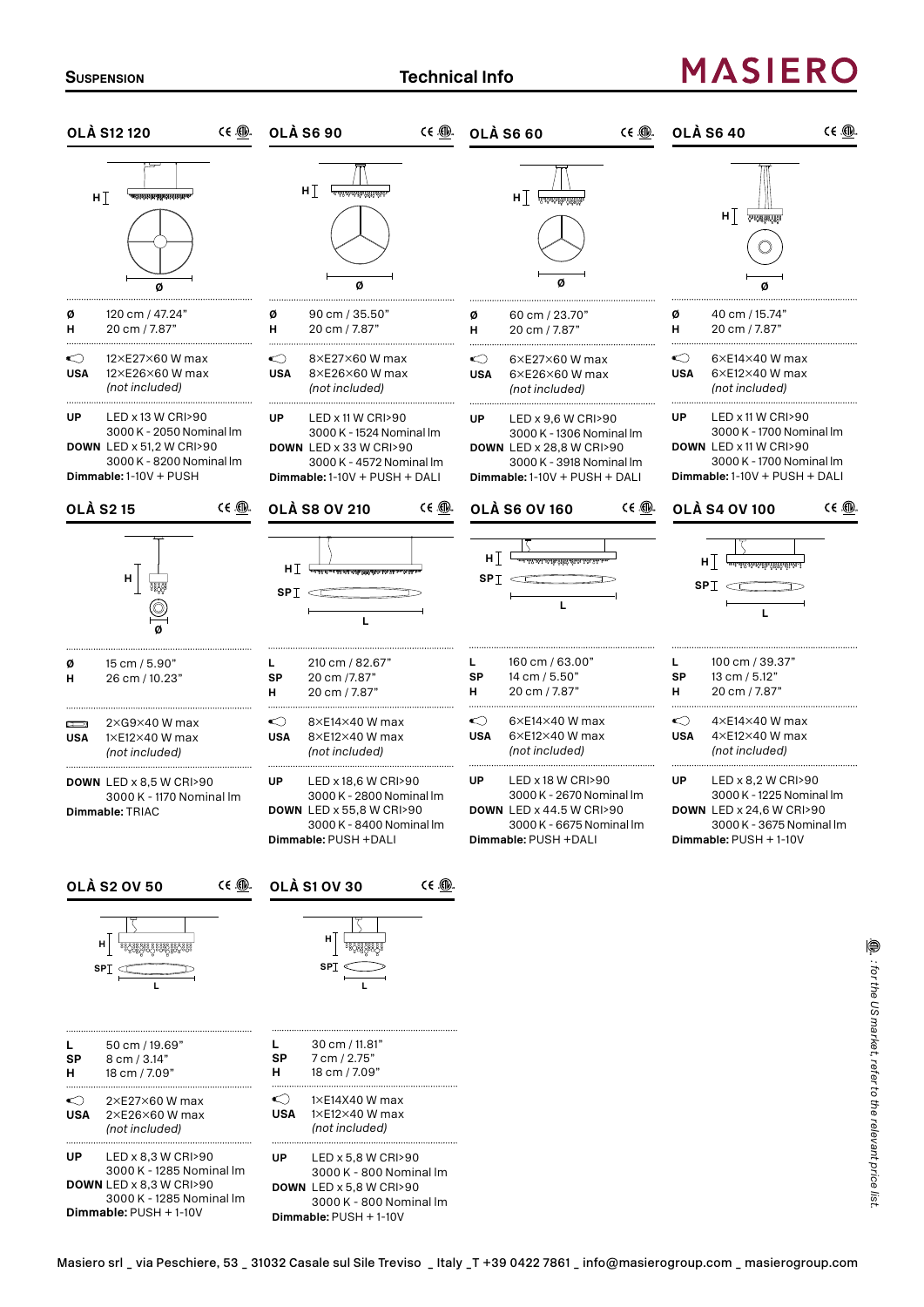### **MASIERC**

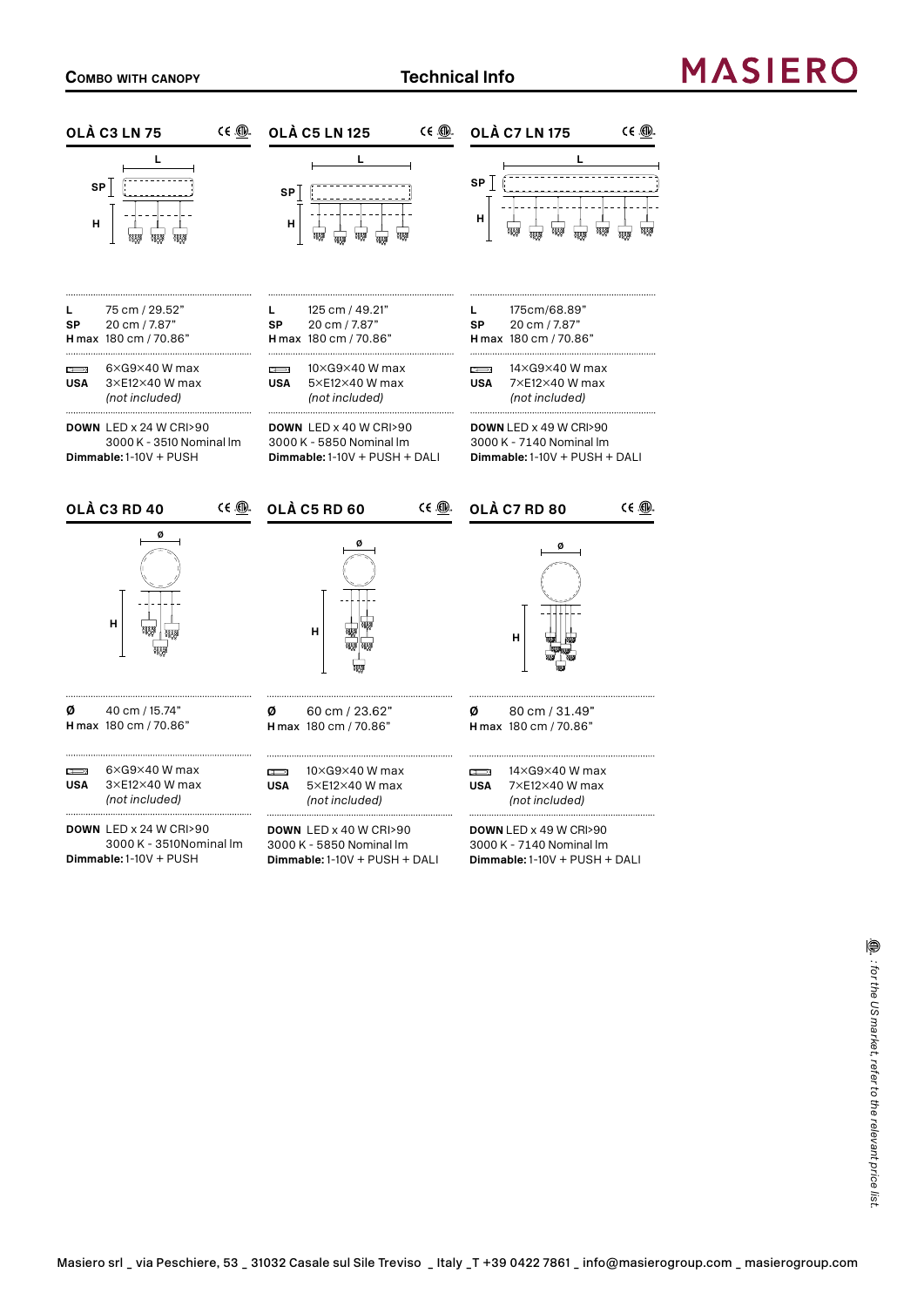# **MASIERO**

| $C \in \mathbb{C}$                                                                                                                                                                                                                                                                                                                                                                                              | $CE$ $CD$ .                                                                                                                      | $CE \oplus$                                                                                                                                                                                                                                                                                                                                                                                                                                                   | CE ®                                                                                                                                                                                                                                                                                                                                                                                                                             |
|-----------------------------------------------------------------------------------------------------------------------------------------------------------------------------------------------------------------------------------------------------------------------------------------------------------------------------------------------------------------------------------------------------------------|----------------------------------------------------------------------------------------------------------------------------------|---------------------------------------------------------------------------------------------------------------------------------------------------------------------------------------------------------------------------------------------------------------------------------------------------------------------------------------------------------------------------------------------------------------------------------------------------------------|----------------------------------------------------------------------------------------------------------------------------------------------------------------------------------------------------------------------------------------------------------------------------------------------------------------------------------------------------------------------------------------------------------------------------------|
| <b>OLÀ PL12 120</b>                                                                                                                                                                                                                                                                                                                                                                                             | <b>OLÀ PL6 90</b>                                                                                                                | <b>OLÀ PL6 60</b>                                                                                                                                                                                                                                                                                                                                                                                                                                             | <b>OLÀ PL6 40</b>                                                                                                                                                                                                                                                                                                                                                                                                                |
| $\begin{tabular}{ c c c c } \hline & \multicolumn{1}{ c }{\textbf{Adm}+2} & \multicolumn{1}{ c }{\textbf{Adm}+2} & \multicolumn{1}{ c }{\textbf{Adm}+2} & \multicolumn{1}{ c }{\textbf{Adm}+2} & \multicolumn{1}{ c }{\textbf{Adm}+2} & \multicolumn{1}{ c }{\textbf{Adm}+2} & \multicolumn{1}{ c }{\textbf{Adm}+2} & \multicolumn{1}{ c }{\textbf{Adm}+2} & \multicolumn{1}{ c }{\textbf{Adm}+2} & \mult$<br>Ø | н.<br>न्मुरुष्ट्रसम्बद्धारम् स्टब्स्<br>स्टब्स्<br>Ø                                                                             | ${\bf H} \begin{array}{ c c } \hline \end{array} \begin{array}{ c c } \hline \end{array} \begin{array}{ c c c } \hline \end{array} \begin{array}{ c c c } \hline \end{array} \begin{array}{ c c c } \hline \end{array} \begin{array}{ c c c } \hline \end{array} \begin{array}{ c c c c } \hline \end{array} \begin{array}{ c c c } \hline \end{array} \begin{array}{ c c c } \hline \end{array} \begin{array}{ c c c } \hline \end{array} \begin{array}{ c $ | H<br>$\begin{array}{c} \mathbb{E}[\mathbb{E}[\mathbb{E}[\mathbb{E}[\mathbb{E}[\mathbb{E}[\mathbb{E}[\mathbb{E}[\mathbb{E}[\mathbb{E}[\mathbb{E}[\mathbb{E}[\mathbb{E}[\mathbb{E}[\mathbb{E}[\mathbb{E}[\mathbb{E}[\mathbb{E}[\mathbb{E}[\mathbb{E}[\mathbb{E}[\mathbb{E}[\mathbb{E}[\mathbb{E}[\mathbb{E}[\mathbb{E}[\mathbb{E}[\mathbb{E}[\mathbb{E}[\mathbb{E}[\mathbb{E}[\mathbb{E}[\mathbb{E}[\mathbb{E}[\mathbb{E}[\mathbb$ |
| 120 cm / 47.24"                                                                                                                                                                                                                                                                                                                                                                                                 | 90 cm / 35.50"                                                                                                                   | 60 cm / 23.70"                                                                                                                                                                                                                                                                                                                                                                                                                                                | 40 cm / 15.74"                                                                                                                                                                                                                                                                                                                                                                                                                   |
| Ø                                                                                                                                                                                                                                                                                                                                                                                                               | Ø                                                                                                                                | Ø                                                                                                                                                                                                                                                                                                                                                                                                                                                             | Ø                                                                                                                                                                                                                                                                                                                                                                                                                                |
| 26 cm / 10.23"                                                                                                                                                                                                                                                                                                                                                                                                  | н                                                                                                                                | н                                                                                                                                                                                                                                                                                                                                                                                                                                                             | н                                                                                                                                                                                                                                                                                                                                                                                                                                |
| н                                                                                                                                                                                                                                                                                                                                                                                                               | 26 cm / 10.23"                                                                                                                   | 26 cm / 10.23"                                                                                                                                                                                                                                                                                                                                                                                                                                                | 26 cm / 10.23"                                                                                                                                                                                                                                                                                                                                                                                                                   |
| ◯                                                                                                                                                                                                                                                                                                                                                                                                               | ◯                                                                                                                                | ◯                                                                                                                                                                                                                                                                                                                                                                                                                                                             | ≌                                                                                                                                                                                                                                                                                                                                                                                                                                |
| 12×E27×60 W max                                                                                                                                                                                                                                                                                                                                                                                                 | 8×E27×60 W max                                                                                                                   | 6×E27×60 W max                                                                                                                                                                                                                                                                                                                                                                                                                                                | $6\times$ E14 $\times$ 40 W max                                                                                                                                                                                                                                                                                                                                                                                                  |
| <b>USA</b>                                                                                                                                                                                                                                                                                                                                                                                                      | <b>USA</b>                                                                                                                       | <b>USA</b>                                                                                                                                                                                                                                                                                                                                                                                                                                                    | <b>USA</b>                                                                                                                                                                                                                                                                                                                                                                                                                       |
| 12×E26×60 W max                                                                                                                                                                                                                                                                                                                                                                                                 | 8×E26×60 W max                                                                                                                   | $6\times$ E26 $\times$ 60 W max                                                                                                                                                                                                                                                                                                                                                                                                                               | $6\times E12\times 40$ W max                                                                                                                                                                                                                                                                                                                                                                                                     |
| (not included)                                                                                                                                                                                                                                                                                                                                                                                                  | (not included)                                                                                                                   | (not included)                                                                                                                                                                                                                                                                                                                                                                                                                                                | (not included)                                                                                                                                                                                                                                                                                                                                                                                                                   |
| DOWN LED x 52 W CRI>90<br>3000 K - 8200 Nominal Im<br>$Dimmable: 1-10V + PUSH + DALI$<br>CE ®<br><b>OLÀ PL8 OV 210</b>                                                                                                                                                                                                                                                                                          | <b>DOWN LED x 36 W CRI&gt;90</b><br>3000 K - 4932 Nominal Im<br>$Dimmable: 1-10V + PUSH + DALI$<br>CE ®<br><b>OLÀ PL6 OV 160</b> | <b>DOWN</b> LED x 31,5 W CRI>90<br>3000 K - 4380 Nominal Im<br>$Dimmable: 1-10V + PUSH + DALI$<br>CE ®<br><b>OLÀ PL4 OV 100</b>                                                                                                                                                                                                                                                                                                                               | <b>DOWN</b> LED x 12 W CRI>90<br>3000 K - 1830 Nominal Im<br>$Dimmable: 1-10V + PUSH$                                                                                                                                                                                                                                                                                                                                            |
| H                                                                                                                                                                                                                                                                                                                                                                                                               | нļ                                                                                                                               | H                                                                                                                                                                                                                                                                                                                                                                                                                                                             |                                                                                                                                                                                                                                                                                                                                                                                                                                  |
|                                                                                                                                                                                                                                                                                                                                                                                                                 |                                                                                                                                  | म् अनुसारम् अस्ति स्थानम् अस्ति ।<br>सन्दर्भ स्थानसम्बद्धाः स्थानसम्बद्धाः स्थानसम्बद्धाः स्थानसम्बद्धाः स्थानसम्                                                                                                                                                                                                                                                                                                                                             |                                                                                                                                                                                                                                                                                                                                                                                                                                  |
| SP $\mathbb T$<br>L                                                                                                                                                                                                                                                                                                                                                                                             | $SPT \in$<br>L                                                                                                                   | SP $\mathbb T$                                                                                                                                                                                                                                                                                                                                                                                                                                                |                                                                                                                                                                                                                                                                                                                                                                                                                                  |
| 210 cm / 82.67"<br>L<br>20 cm / 7.87"<br><b>SP</b><br>26 cm / 10.23"<br>н                                                                                                                                                                                                                                                                                                                                       | 160 cm / 62.99"<br>L<br>13 cm / 5.12"<br><b>SP</b><br>н<br>26 cm / 10.23"                                                        | 100 cm / 39.37"<br>L.<br>13 cm / 5.12"<br><b>SP</b><br>26 cm / 10.23"<br>н<br>                                                                                                                                                                                                                                                                                                                                                                                |                                                                                                                                                                                                                                                                                                                                                                                                                                  |
| ⇔                                                                                                                                                                                                                                                                                                                                                                                                               | $6\times$ E14 $\times$ 40 W max                                                                                                  | $\bigcirc$                                                                                                                                                                                                                                                                                                                                                                                                                                                    |                                                                                                                                                                                                                                                                                                                                                                                                                                  |
| 8×E14×40 W max                                                                                                                                                                                                                                                                                                                                                                                                  | ◯                                                                                                                                | $4\times$ E14 $\times$ 40 W max                                                                                                                                                                                                                                                                                                                                                                                                                               |                                                                                                                                                                                                                                                                                                                                                                                                                                  |
| 8×E12×40 W max                                                                                                                                                                                                                                                                                                                                                                                                  | 6×E12×40 W max                                                                                                                   | 4×E12×40 W max                                                                                                                                                                                                                                                                                                                                                                                                                                                |                                                                                                                                                                                                                                                                                                                                                                                                                                  |
| <b>USA</b>                                                                                                                                                                                                                                                                                                                                                                                                      | <b>USA</b>                                                                                                                       | <b>USA</b>                                                                                                                                                                                                                                                                                                                                                                                                                                                    |                                                                                                                                                                                                                                                                                                                                                                                                                                  |
| (not included)                                                                                                                                                                                                                                                                                                                                                                                                  | (not included)                                                                                                                   | (not included)                                                                                                                                                                                                                                                                                                                                                                                                                                                |                                                                                                                                                                                                                                                                                                                                                                                                                                  |
| <b>DOWN LED x 55,8 W CRI&gt;90</b>                                                                                                                                                                                                                                                                                                                                                                              | <b>DOWN LED x 43,5 W CRI&gt;90</b>                                                                                               | <b>DOWN LED x 21,6 W CRI&gt;90</b>                                                                                                                                                                                                                                                                                                                                                                                                                            |                                                                                                                                                                                                                                                                                                                                                                                                                                  |
| 3000 K - 8400 Nominal Im                                                                                                                                                                                                                                                                                                                                                                                        | 3000 K - 6550 Nominal Im                                                                                                         | 3000 K - 3270 Nominal Im                                                                                                                                                                                                                                                                                                                                                                                                                                      |                                                                                                                                                                                                                                                                                                                                                                                                                                  |
| Dimmable: DALI + PUSH                                                                                                                                                                                                                                                                                                                                                                                           | Dimmable: DALI + PUSH                                                                                                            | Dimmable: 1-10V + PUSH                                                                                                                                                                                                                                                                                                                                                                                                                                        |                                                                                                                                                                                                                                                                                                                                                                                                                                  |